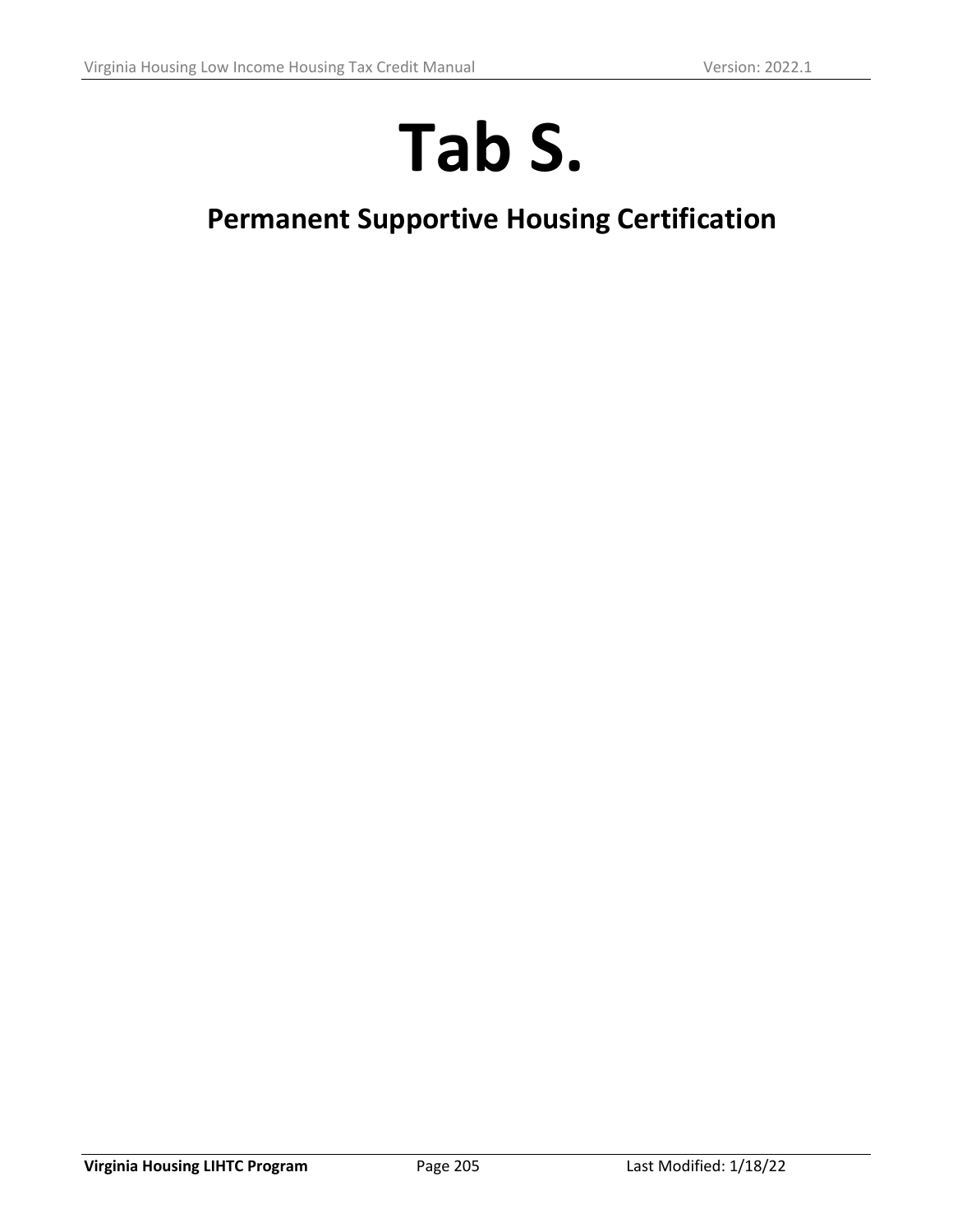## **Virginia Housing Permanent Supportive Housing Services Certification**

Permanent Supportive Housing is housing consisting of units designated for individuals or families that are homeless, at-risk of homelessness or who have multiple barriers to independent living.

Best practices are described by the U.S. Department of Health and Human Services: http://store.samhsa.gov/shin/content/SMA10-4510/SMA10-4510-06-BuildingYourProgram-PSH.pdf

For consideration, provide **all** of the following:

- 1. Attach a list of developments for which you've provided permanent supportive housing services. Describe the types of services that were provided.
- 2. A signed copy of an MOU with a local service provider agency(ies). If no MOU exists, the service provider must sign this certification. If neither is available, provide an explanation for the lack of demonstrated partnership and describe how the property will receive referrals and from whom the residents will receive services.
- 3. Describe your target population(s).

| List the types of supportive services to be offered. |  |
|------------------------------------------------------|--|

- 
- 5. Who will be providing supportive services?

6. What percentage of the total number of units will be marketed to and held available for tenants in need of supportive services?

 $\%$ 

In addition, I/we certify the following:

#### **Services**

**Tenant choice.** Supportive housing tenants will have choices in what support services they receive (i.e., not a limited menu of services). Individual Support Plans will reflect tenant-defined needs and preferences. As supportive service tenants' needs change over time, tenants can receive more or less intensive support services.

**Assertive outreach and engagement**. The service team will use a variety of outreach and engagement techniques to bring tenants into helping relationships.

**Case management**. Case managers will serve as the bridge between tenants and the supports that help them achieve stability and long-term tenancy.

**Recovery supports.** Services will include at least one of the following:

- Mainstream supports, e.g., income supports from public benefits programs, healthcare from hospitals and clinics and employment help from vocational agencies
- Specialized supports, e.g., life skills training, budgeting, medication management and behavioral health treatment
- Natural supports, e.g., connections with peers, family, community and faith communities